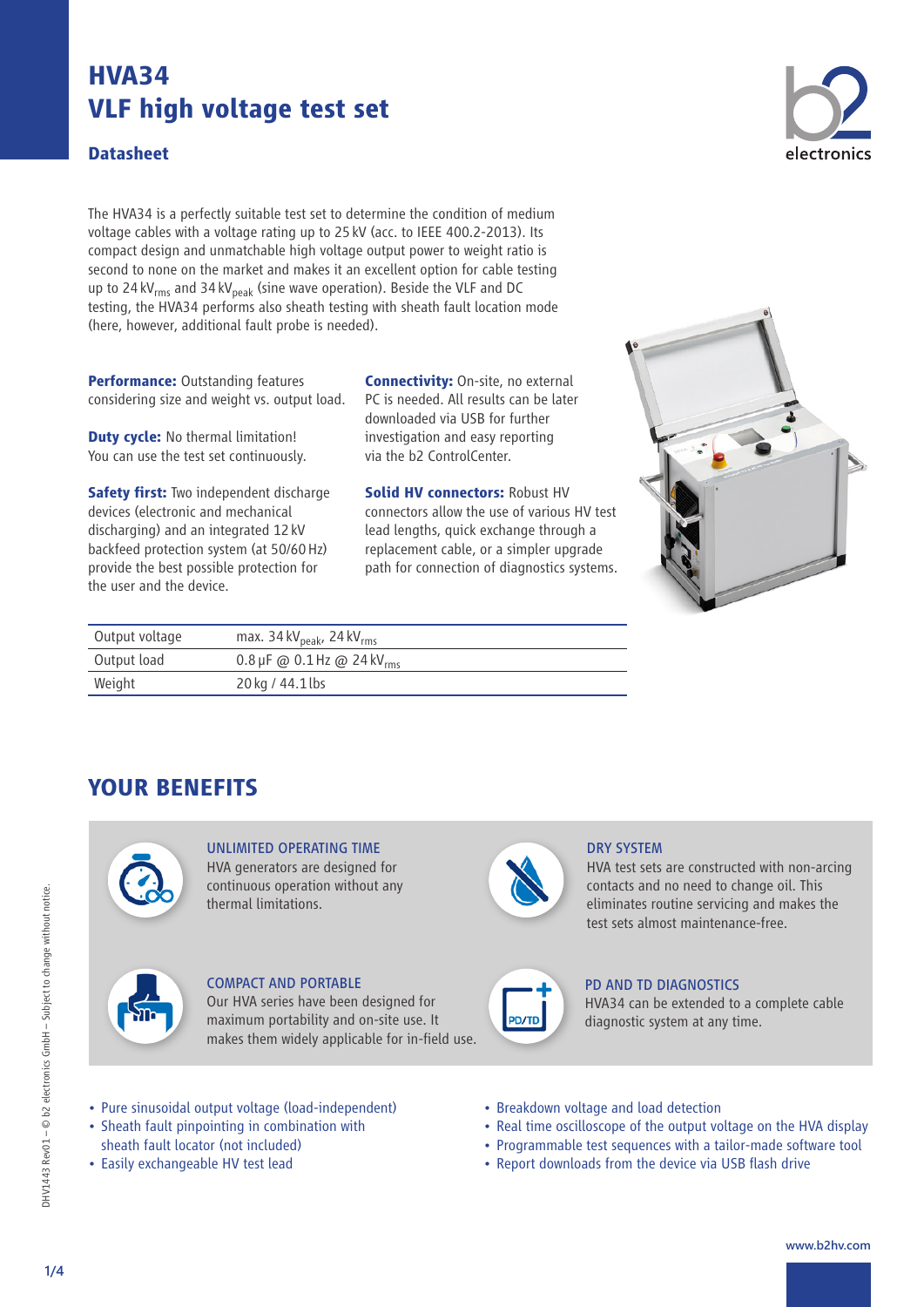### **Datasheet**



| <b>Output characteristics</b> |                              |                                                     |  |
|-------------------------------|------------------------------|-----------------------------------------------------|--|
|                               | VLF sine wave                | 0  24 kV $_{rms}$ / 0  34 kV <sub>peak</sub>        |  |
| <b>Output voltage</b>         | DC.                          | -34 kV  34 kV                                       |  |
|                               | VLF square wave              | 034kV                                               |  |
|                               | Sheath test                  | 0  10 kV (negative polarity)                        |  |
|                               | Voltage setting resolution   | $0.1$ kV                                            |  |
|                               | AC frequency range           | $0.01$ Hz $$ $0.1$ Hz                               |  |
|                               | Frequency setting resolution | $0.01$ Hz                                           |  |
| <b>Output current</b>         | AC                           | 20 m $A_{rms}$ max.                                 |  |
|                               | DC                           | 32 mA max.                                          |  |
|                               | Sheath test trip current     | 0.15mA                                              |  |
|                               | Sheath fault location        | $17 \text{ mA max}$ .                               |  |
| <b>Duty cycle</b>             |                              | Continuous, no thermal limitation of operating time |  |

### **Load diagram for sine wave**



| <b>High voltage tests</b> |                       |                                                        |
|---------------------------|-----------------------|--------------------------------------------------------|
|                           | VLF withstand test    |                                                        |
|                           | DC test               |                                                        |
|                           | Sheath test           |                                                        |
| <b>Test types</b>         | Sheath fault location | pulse / period: 1:3 / 4s, 1:5 / 4s, 1:5 / 6s, 1:9 / 6s |
|                           |                       | (sheath fault locator not in scope of supply)          |
|                           | Vacuum bottle test    |                                                        |

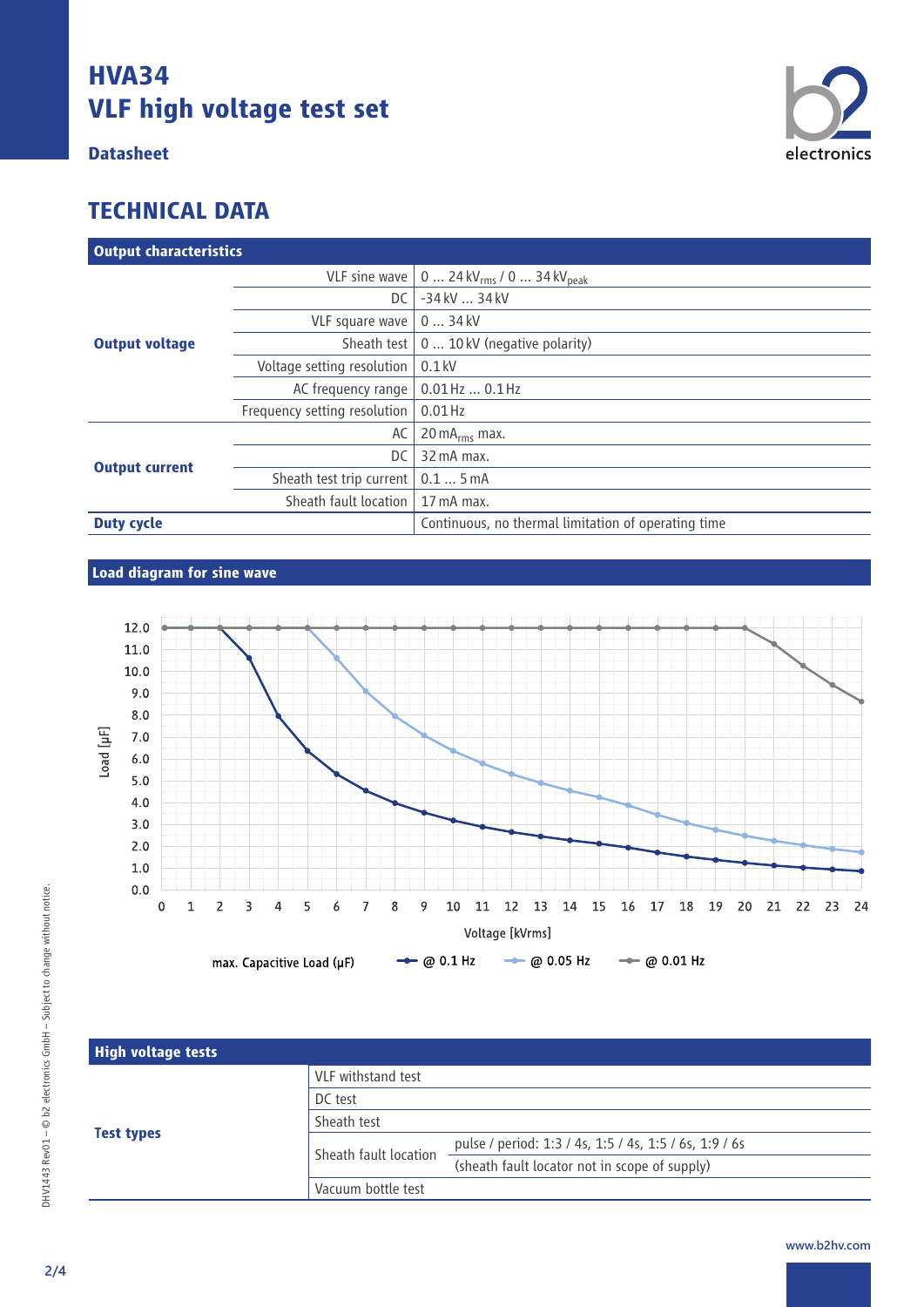### **Datasheet**



| High voltage tests (continued) |                                                                                                                                                       |  |
|--------------------------------|-------------------------------------------------------------------------------------------------------------------------------------------------------|--|
| <b>Test modes</b>              | Manual mode<br>Automatic test sequences (user definable)                                                                                              |  |
| <b>Arc management modes</b>    | Burn on arc                                                                                                                                           |  |
|                                | Trip out on arc                                                                                                                                       |  |
| <b>Compliance</b>              | VLF withstand testing according to IEEE 400.2<br>and the test standards DIN VDE 0276-620 (CENELEC HD 620 S2),<br>DIN VDE 0276-621 (CENELEC HD 621 S1) |  |
|                                | AC and sheath testing according to IEC 60502-2 / IEC 60229                                                                                            |  |

| <b>Metering</b>                            |                          |                                                 |  |  |
|--------------------------------------------|--------------------------|-------------------------------------------------|--|--|
|                                            | <b>AC TrueRMS</b>        |                                                 |  |  |
|                                            | Maximum display value    | 35 $kVrms$                                      |  |  |
|                                            | Resolution               | $0.1 \text{ kV}_{\text{rms}}$                   |  |  |
| <b>Output voltage</b>                      | Accuracy                 | $\pm$ 0.1 kV <sub>rms</sub> $\pm$ 1% of reading |  |  |
| measurement range                          | D <sub>C</sub>           |                                                 |  |  |
|                                            | Maximum display value    | 50 kV                                           |  |  |
|                                            | Resolution               | $0.1$ kV                                        |  |  |
|                                            | Accuracy                 | $\pm$ 0.1 kV $\pm$ 1% of reading                |  |  |
|                                            | <b>AC TrueRMS</b>        |                                                 |  |  |
| <b>Output current</b><br>measurement range | Maximum display value    | 32 $mA_{rms}$                                   |  |  |
|                                            | Resolution               | $0.1 / 1 / 10 / 100 \mu A_{rms}$                |  |  |
|                                            | Accuracy                 | $\pm$ 1 µA <sub>rms</sub> $\pm$ 1% of reading   |  |  |
|                                            | <b>DC</b>                |                                                 |  |  |
|                                            | Max./min. display values | ± 50mA                                          |  |  |
|                                            | Resolution               | $0.1 / 1 / 10 / 100 \mu A$                      |  |  |
|                                            | Accuracy                 | $\pm$ 1 µA $\pm$ 1% of reading                  |  |  |
| <b>Resistance</b>                          | Range                    | $0.1$ M $\Omega$ 5 G $\Omega$                   |  |  |
|                                            | Resolution               | $0.1 / 1 / 10 / 100 M\Omega$                    |  |  |
|                                            | Accuracy                 | typ. 10%                                        |  |  |
| <b>Capacitance</b>                         | Range                    | $020 \,\mu F$                                   |  |  |
|                                            | Resolution               | $0.01 / 0.1 / 1$ nF and $0.01 / 0.1$ µF         |  |  |
|                                            | Accuracy                 | typ. 20%                                        |  |  |
| <b>Flashover voltage</b>                   |                          | Full output voltage range                       |  |  |

| <b>Further characteristics</b>            |                                         |                                                         |  |
|-------------------------------------------|-----------------------------------------|---------------------------------------------------------|--|
| <b>AC supply</b>                          |                                         | 110  240 V, 50/60 Hz, 1100 VA                           |  |
| <b>Product safety</b>                     |                                         | Backfeed protection: 12 kV at 50/60 Hz                  |  |
|                                           |                                         | <b>DDD Dual Discharge Device</b>                        |  |
|                                           |                                         | (integrated electronic and mechanical discharge device) |  |
|                                           |                                         | Connection for external interlock                       |  |
|                                           |                                         | Key switch (prevents unauthorized use)                  |  |
| <b>Environmental</b><br><b>conditions</b> | Operating temperature                   | $-10$ +50 °C                                            |  |
|                                           | Storage temperature $\vert$ -25  +70 °C |                                                         |  |
|                                           |                                         | Humidity $\vert$ 5  85%, non condensing                 |  |